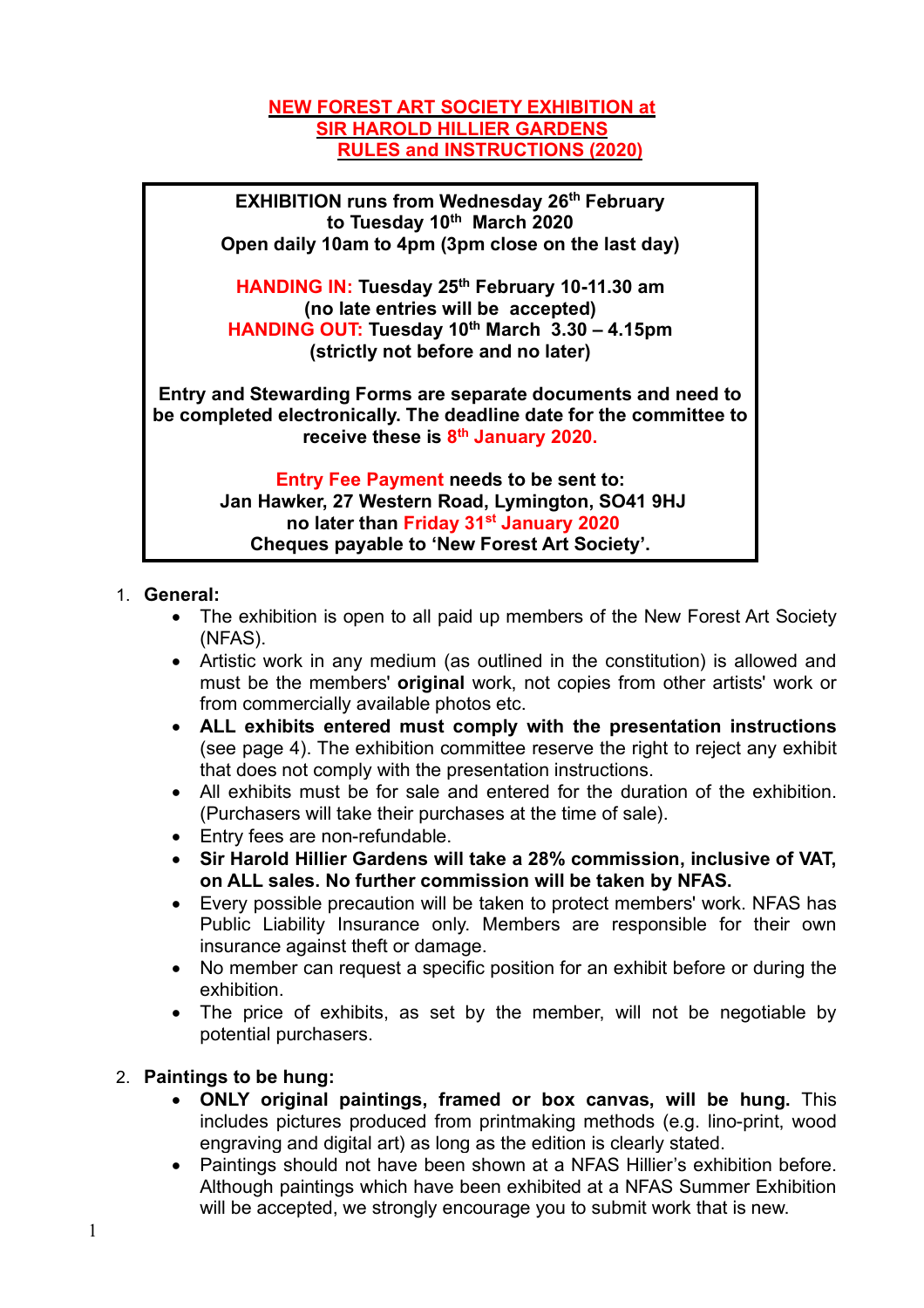- You may enter **THREE** framed paintings or box canvases.
- You will bring the first and second painting to Hand-In. The first will be hung and the second as space allows. All second pieces will be hung before any third piece; we are hopeful that the majority of seconds will be hung from the outset.
- The third painting will be a reserve for when work is sold. This will be requested as and when needed, so NOT delivered at Hand-In.
- Third paintings will be requested on the basis of the order in which the entry forms are received.
- There is a minimum price of £75 for paintings to be hung.
- A painting must NOT exceed 80 cms width, including the frame. Suggested length should not exceed 100 cms. Only 1 'large' painting to be entered; the second painting should be significantly smaller.
- The weight of a painting should be considered as a very heavy painting may not be able to be hung.
- **ENTRY FEES: 1st painting £9. 2nd painting £3. 3rd painting £3 paid only when requested/delivered.**

### 3. **Browser works for display in portfolio stands:**

- You may enter **FIVE** unframed works of original paintings, high quality prints and reproductions. (*A print is a work derived from the artist original artwork. A reproduction is a copy of the artist work created in another medium. Both must be endorsed with the artist's actual signature.)*
- There is a minimum price of £25 for browser works.
- **ENTRY FEE: £2 per entry.**

### 4. **Miniatures:**

- You may enter **TWO** miniatures (no larger than 12.5cms x 18cms including frame).
- There is a minimum price of £25 for miniatures.
- **ENTRY FEE: £2.00 per entry.**
- 5. **3D Works** (sculptures, carvings, ceramics etc.):
	- You may enter **FOUR** 3D works.
	- There is a minimum price of £75 for 3D works.
	- 3D works will be displayed on tables for *light weight items only* and NFAS plinths. If a member wishes to enter heavy items, this MUST be discussed with the Exhibition Manager before the entry form is submitted.
	- **ENTRY FEE: £3.00 per item.**
- 6. **Cards:**
	- You may enter 50 cards.
	- Cards are to be priced in multiples of 50p (eg. £2, £2.50, £3)
	- All your cards must be the same price.
	- Ideally you should have approx. 7 cards per design to be displayed in the card racks. Less than this the cards will be stacked in the card racks as mixed designs.
	- Handmade cards will be accepted but be aware that these will be stacked in the card racks.
	- **ENTRY FEE: £1 for 10 cards.**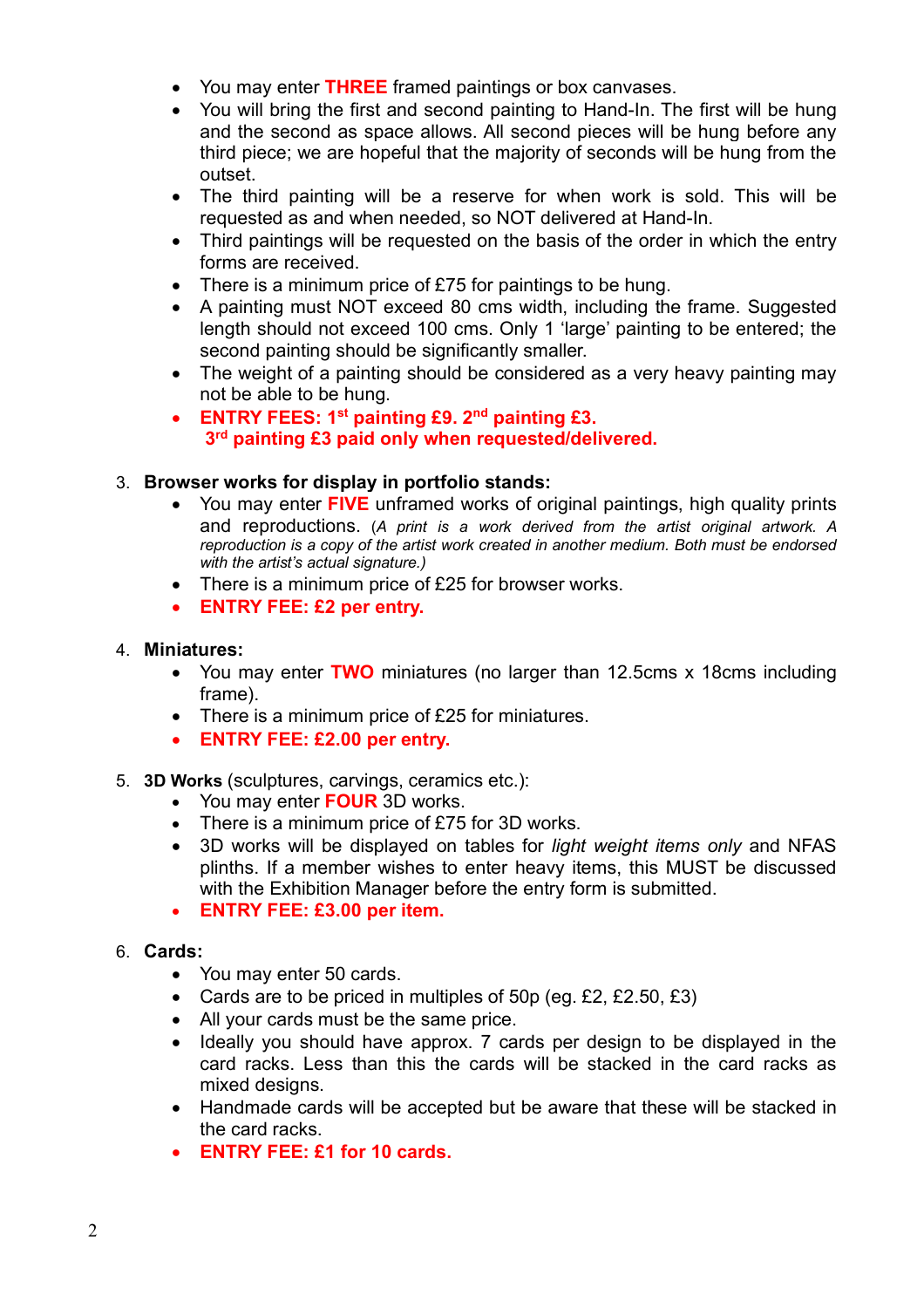# 7. **Stewarding the exhibition:**

- ALL participating members are **expected** to do a minimum of two 'shifts' of stewarding.
- The rota will be sent to you electronically and your shifts confirmed.
- There will be a minimum of two stewards per shift (plus a reserve who will be informed the day before if they are needed).
- Members with extenuating circumstance who are unable to steward, must contact and discuss this with the Exhibition Manager **before** submitting their Entry Form.

# 8. **Miscellaneous:**

- Members are encouraged to submit/update a short 'Artist Profile' for inclusion in an A4 display folder, submitted at Hand-in.
- One exhibit of all members' entries will be photographed and images placed on the Society's website following the exhibition, and any may be used for advertising purposes. In addition, Sir Harold Hillier Gardens have the right to use images from the exhibition in future promotional material.
- Submission of an Entry Form implies that you agree to these Rules and Instructions.

Exhibition Manager: Rachael Smith 07743 083704

Chair: Alli Goddard 07702 285787